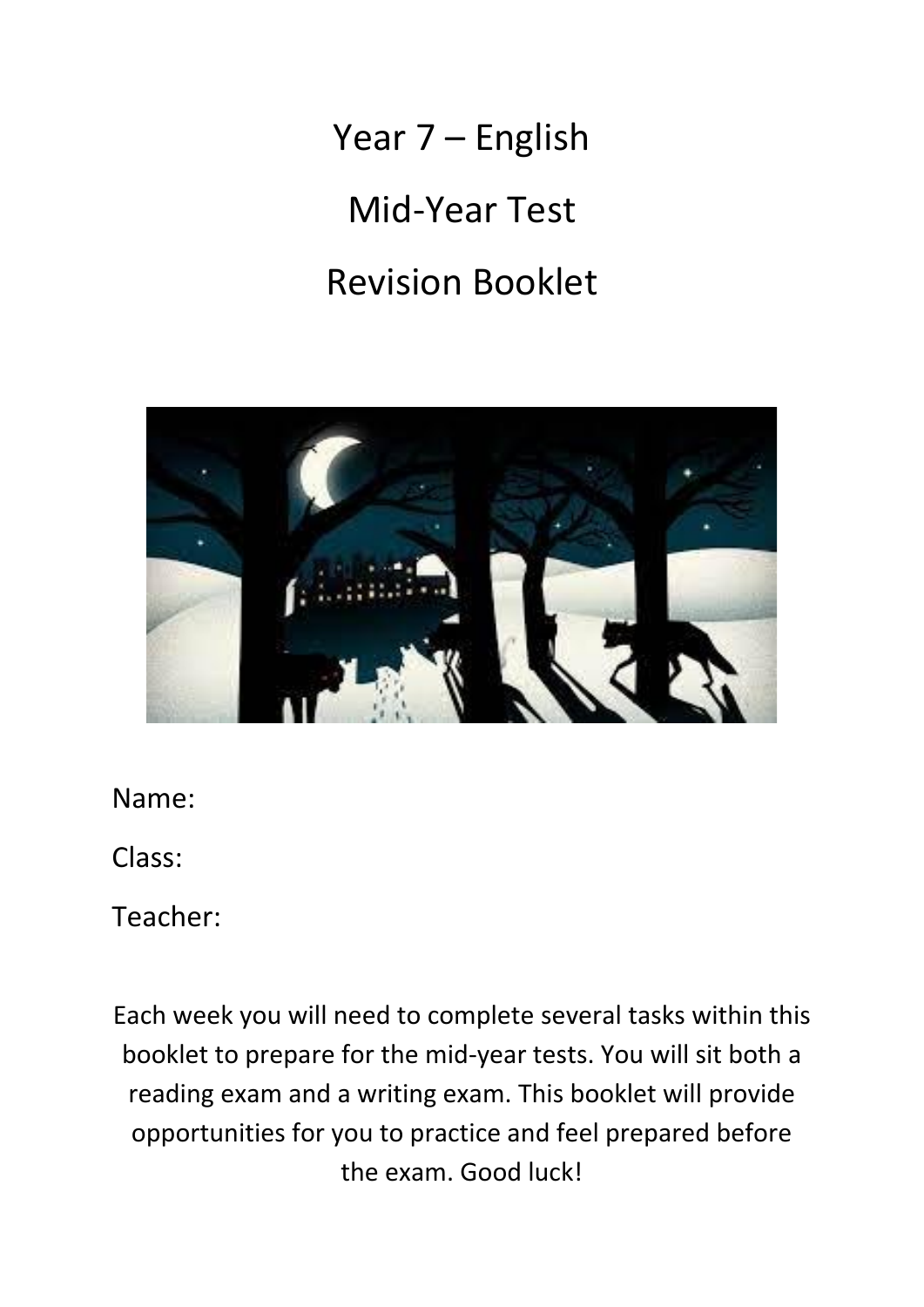# **Section A: Reading test revision**

#### **Reading test – what is it?**

The reading test will be based on an extract from the text you studied during term 2, *Wolves of Willoughby Chase*. You will be provided with an extract from the text and be asked to answer a question about a character or theme. It is marked out of 18 and you have 30 minutes to complete this question.

#### **Writing test** – **what is it?**

The writing test is an opportunity for you to show off your writing skills. You will be provided with two options to choose from; however, you must only focus on one. There is usually either a descriptive task (inspired by an image) or a title of a story. Either option is worth 18 marks and you have 45 minutes to complete this question.

#### **Task 1: Know the test**

- 1) What does the word 'theme' mean?
- 2) What is characterisation?
- 3) What forms part of characterisation?
- 4) How many questions are there in the exam?
- 5) How many marks is each question worth?
- 6) How long should you spend on the writing test?
- 7) How many options are there for the writing test?
- 8) How long will you spend completing the whole test?
- 9) What does 'descriptive' mean?
- 10) What does 'narrative' mean?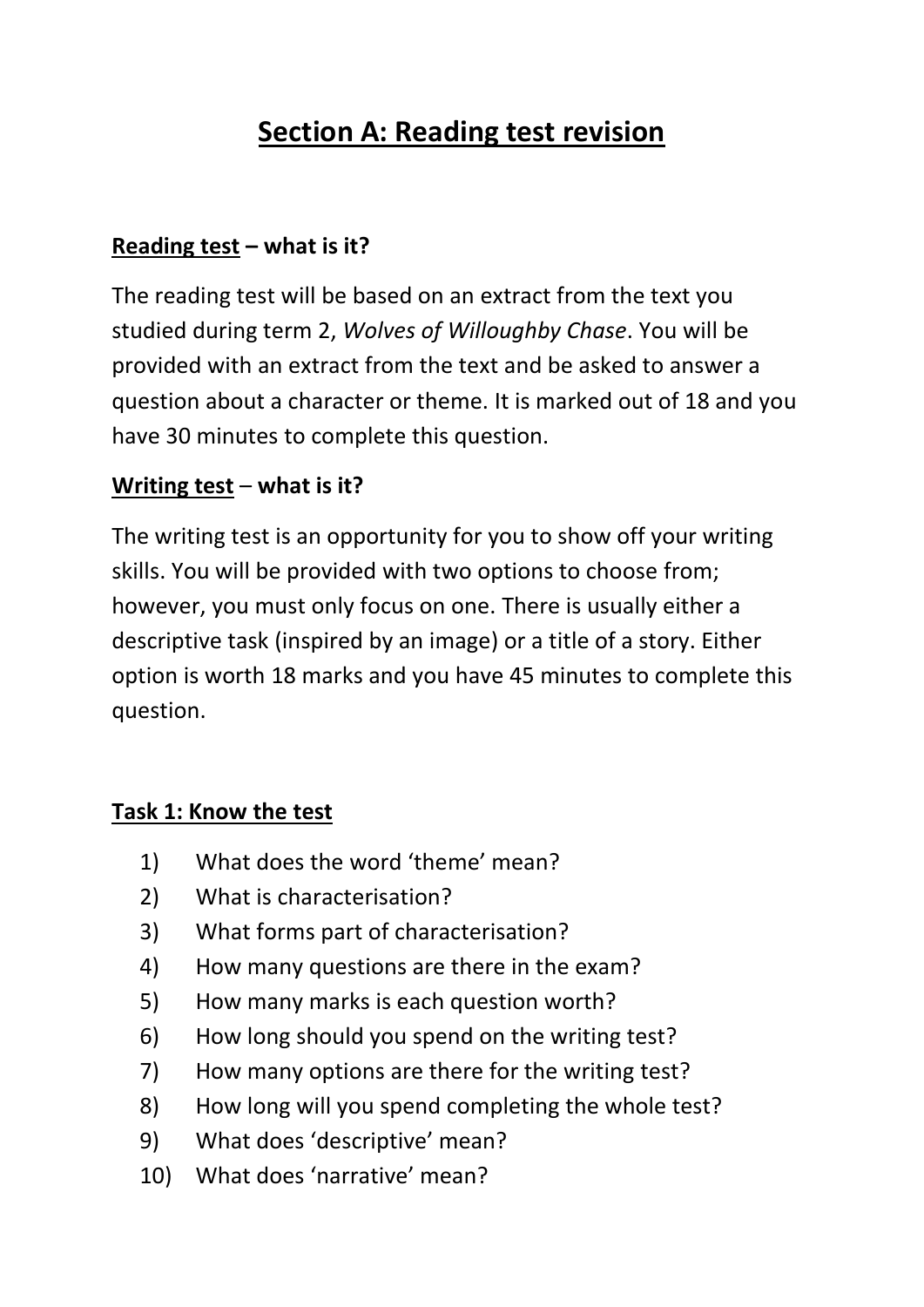# **Task 2: Retrieval practice**

During the first few lessons on *Wolves of Willoughby Chase*, you were introduced to lots of new terms that supported your understanding of the text. How much can you remember now? You may need to use your knowledge organisers or the internet to find the answers.



- 1) Who was Joan Aiken?
- 2) What year was Aiken born?
- 3) What year did Aiken die?
- 4) What does the word **context** mean?
- 5) What does the word **influence** mean?
- 6) What does the word **inspiration** mean?
- 7) What **influenced** Aiken on not attending university?
- 8) What genres of text **inspired** Aiken to write WOWC?
- 9) What other texts did Aiken write?
- 10) What is Aiken's nationality?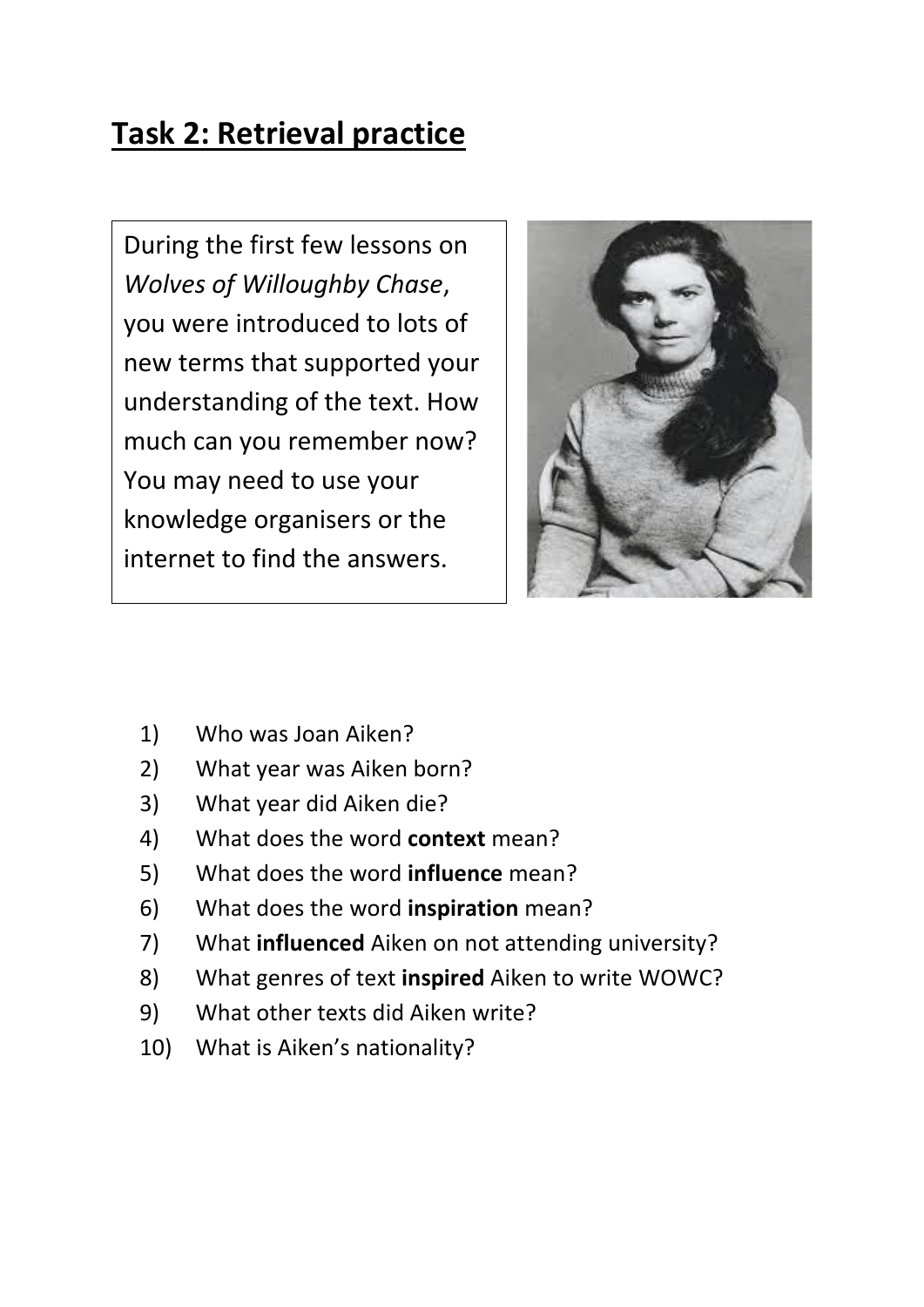# **Task 3: Understanding key characters and theme**

You will either examine one character or one theme for the reading part of your mid-year test, so it is important that you understand who is who within the text and understand the themes. Write down a summary of who these characters are and what these themes mean (think about symbolism, mood, and conventions of genre). Add any evidence/examples you can think of to support your answer.

Bonnie Green:

Sylvia Green:

Sir Willoughby:

Miss Letitia Slighcarp:

Simon:

Pattern:

Mr Josiah Grimshaw:

Theme of friendship:

Theme of class:

Theme of good versus evil:

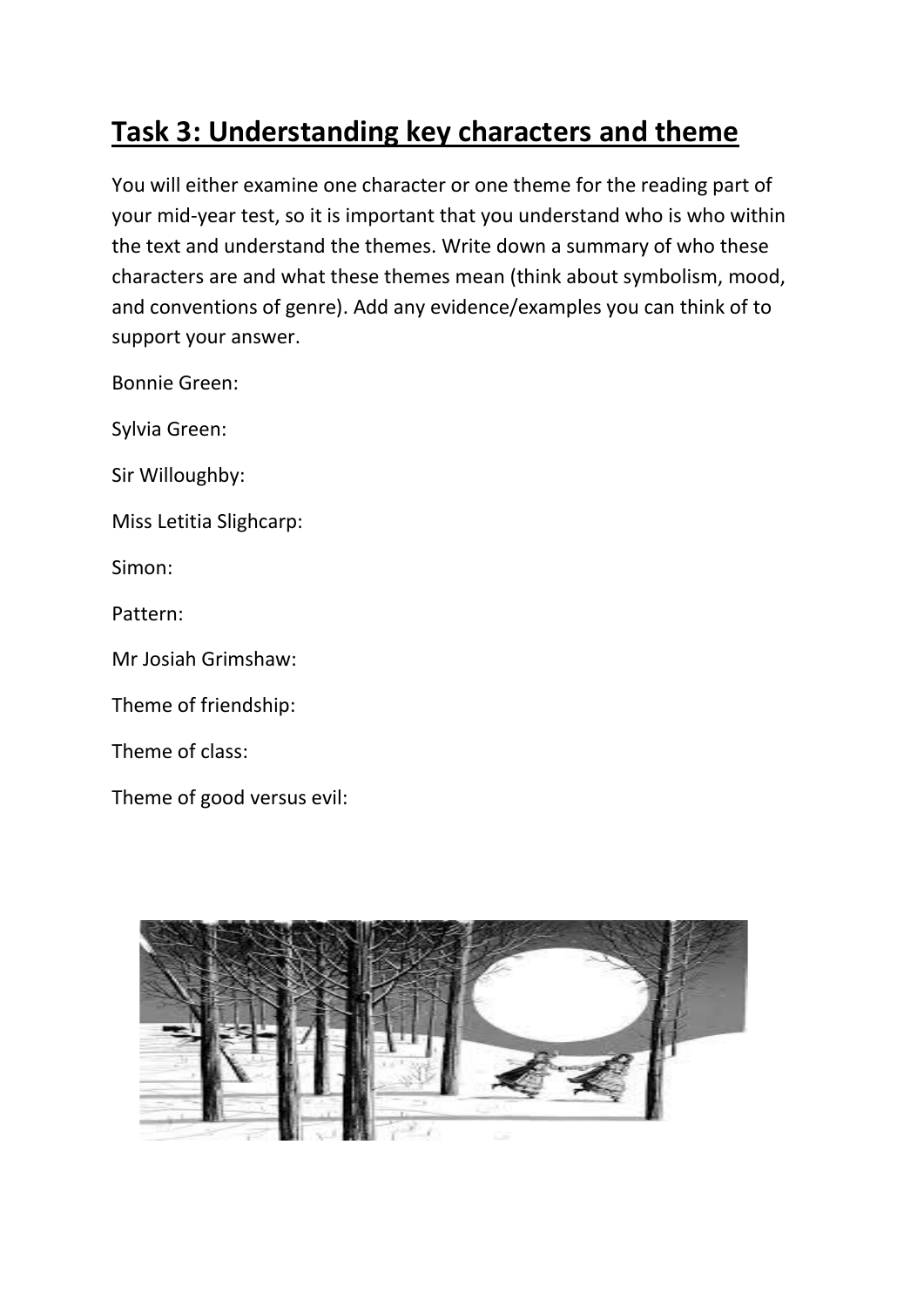## **Task 4: Match the correct technique to the definition**

A key part of your reading test will be to demonstrate your subject terminology; this means correctly identifying the techniques that a writer uses **and** evaluating the impact this has on the reader. Match the technique to the definition in the table below and complete the questions underneath.

| <b>Technique</b> | <b>Definition</b>                                    |
|------------------|------------------------------------------------------|
| Simile           | Small sentences for impact.                          |
| Metaphor         | When weather reflects the mood of the                |
|                  | story/characters                                     |
| Personification  | Saying something IS something else.                  |
| Pathetic         | Describing words.                                    |
| Fallacy          |                                                      |
| Adjectives       | Giving inanimate objects human                       |
|                  | emotions/feelings.                                   |
| Verbs            | Sight, sound, taste, touch and smell.                |
| Short            | Words that sound like what they mean.                |
| Sentences        |                                                      |
| <b>Senses</b>    | Describing rather than explaining exactly.           |
| Onomatopoeia     | Comparing one thing to another using 'like' or 'as'. |
| Show not Tell    | Doing words.                                         |

'The leaves **danced** in the wind' is an example of what?

'She was **as bright** as a button' is an example of what?

'All she could **smell** was the delicious scent of stew' is an example of what?

'His anger **was the inferno** that swept the classroom' is an example of what?

'She **ran** as fast as her legs would allow' is an example of what?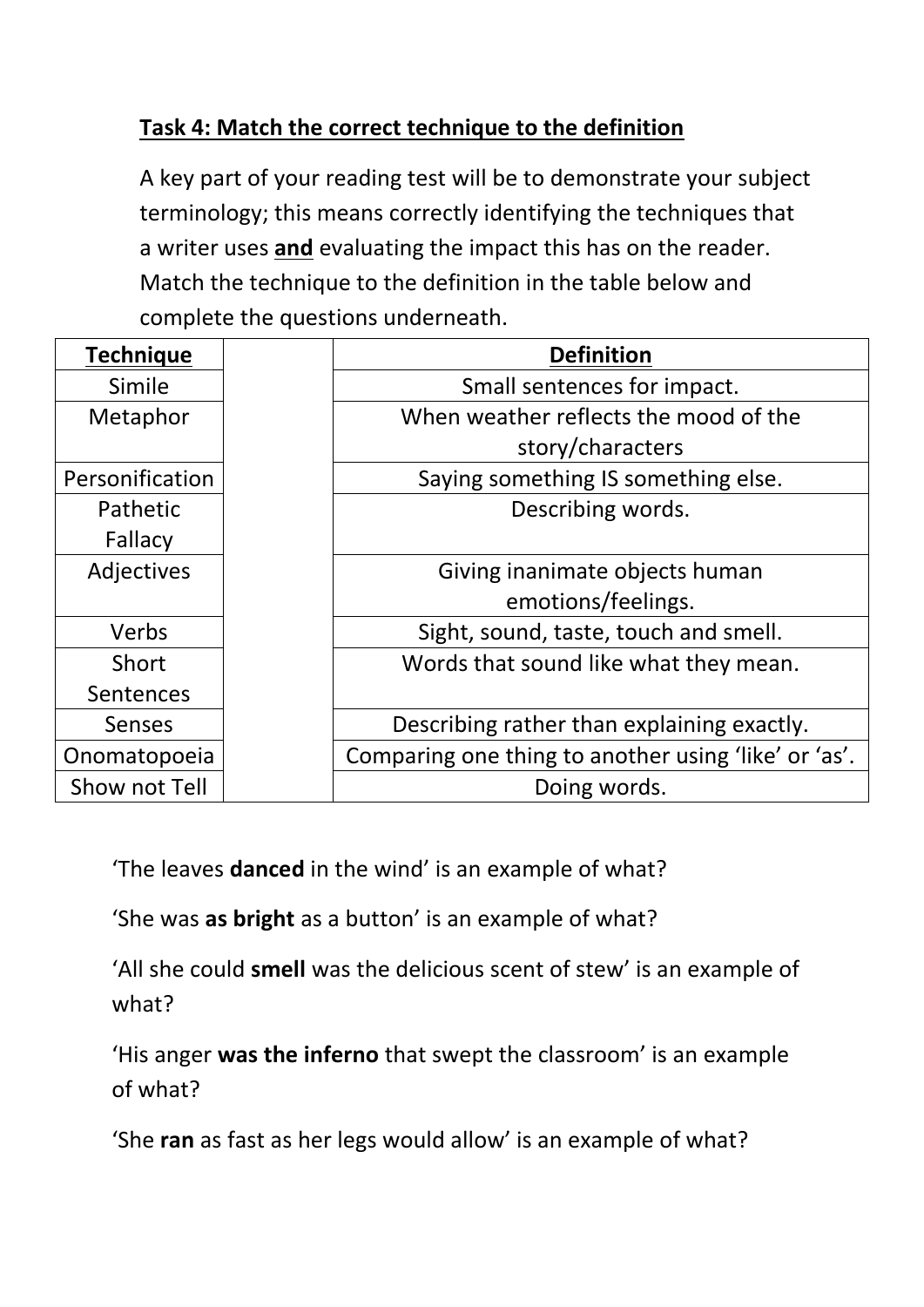# **Task 5: Inference skills**

Inference is a conclusion reached based on evidence and reasoning; we can work out what something means without being told directly. What can you infer about the **personality** of each character from this information we are provided from the text?

# **Miss Slighcarp:**

'an **immensely** tall, thin lady, clad from neck to toe in a travelling dress of **swathed grey twill**, with a **stiff** collar, **dark** glasses, and **dull** green buttoned boots.'

# **Sylvia:**

'She was a little **depressed**- though she would not dream of saying so – at the idea of wearing nothing but **white,** especially at her cousin Bonnie's, where everything was sure to be **grand** and **handsome**.'

# **Simon:**

'**Taller** than Bonnie, he was dressed entirely in **skins**. He wore a **fur cap**, carried **a bow**, and had a **sheaf of arrows** slung over his shoulder.'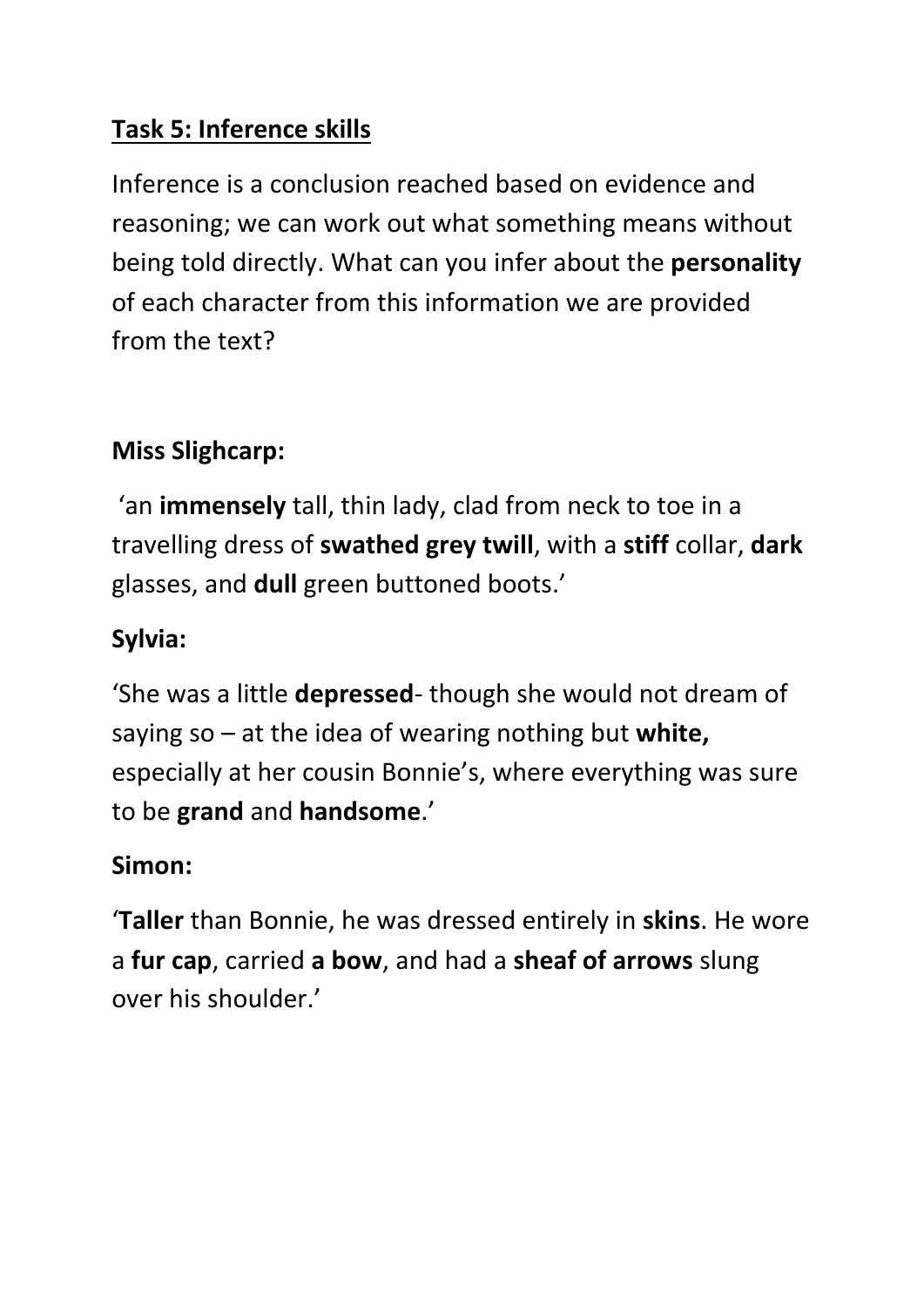# **Task 6: What-How-Why (part a)**

In English, a key skill is to identify parts of the text (evidence) that to explain our answers; this includes analysing the methods or key words a writer has used within the text to convey this. We use a model called 'What-How-Why':



Now practice using the What-How-Why model on the following quotations focusing on the character of Miss Slighcarp:

'Miss Slighcarp thinned her lips disapprovingly'

'Miss Slighcarp drew down her brows…'

'"No indulgence should be permitted to a child who has behaved as she has done," remarked Miss Slighcarp'.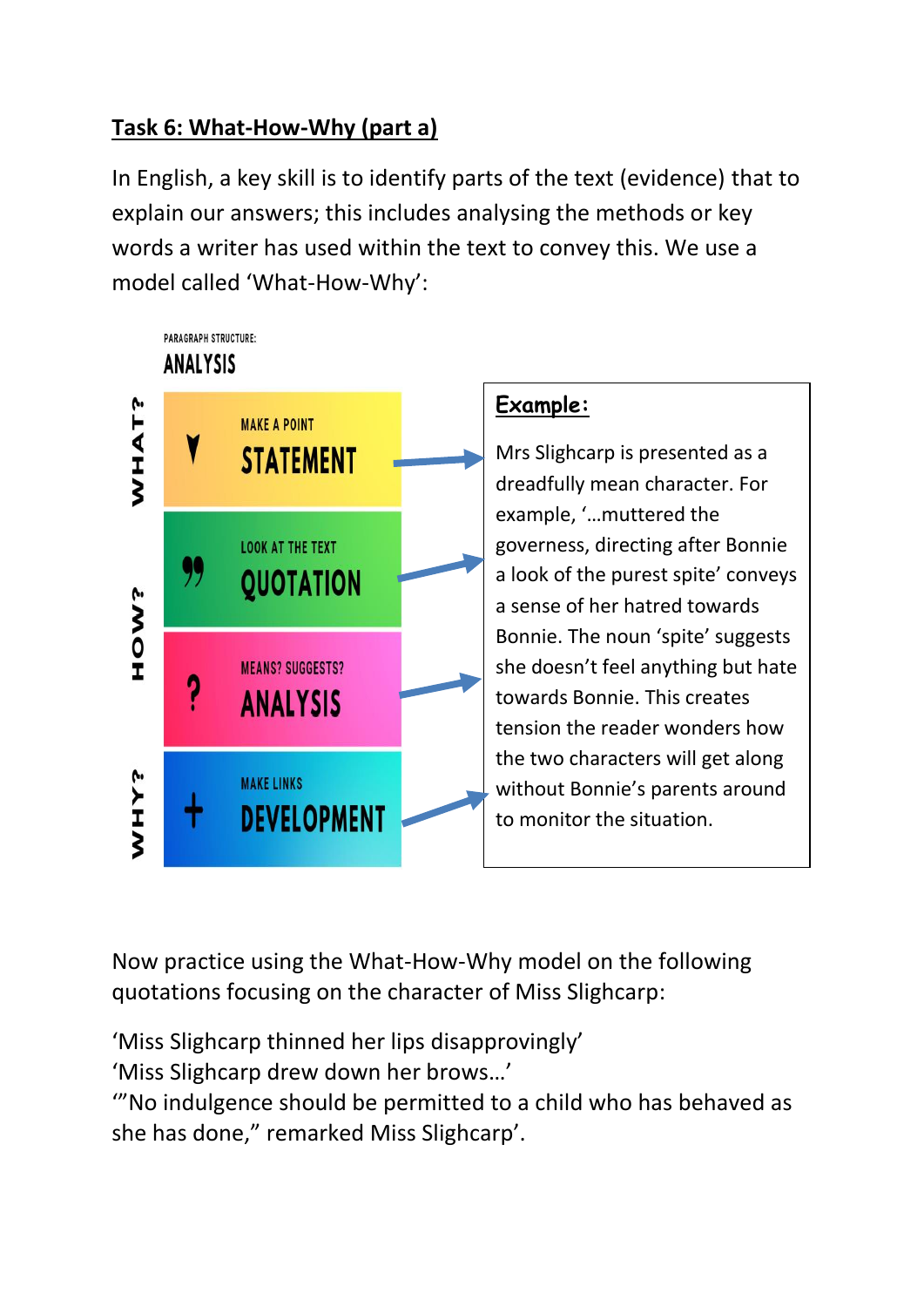## **Task 7: What-How-Why (part b)**

Continue practising the what-how-why method on the following quotations for named characters and the theme of friendship:

#### **Bonnie:**

'Bonnie sprang back in an instant, all her violent temper roused, and seized the brush from Miss Slighcarp's hand…'

'"I have done very wrong," Bonnie said remorsefully.'

'But Bonnie, with choking utterance, demanded, "why are you wearing my mother's dress?"'

# **Sylvia:**

"I wish we needn't cut up your curtain, Auntie," said Sylvia, who hated to see her aunt so distressed.'

"No, thank you," said Sylvia, in as ladylike a tone as she could muster.'

'Sylvia could not help a pang as she remembered the cutting of the green velvet shawl and saw the sumptuous pile of white fur…'

**The theme of friendship:** *This quotation is from the part of the novel where Simon finds Bonnie at Mrs Brisket's school*

'But to tell the truth, I was looking for you, Miss Bonnie. James and Pattern asked me to come. We was all uneasy about you and Miss Sylvia. What'll I tell them?'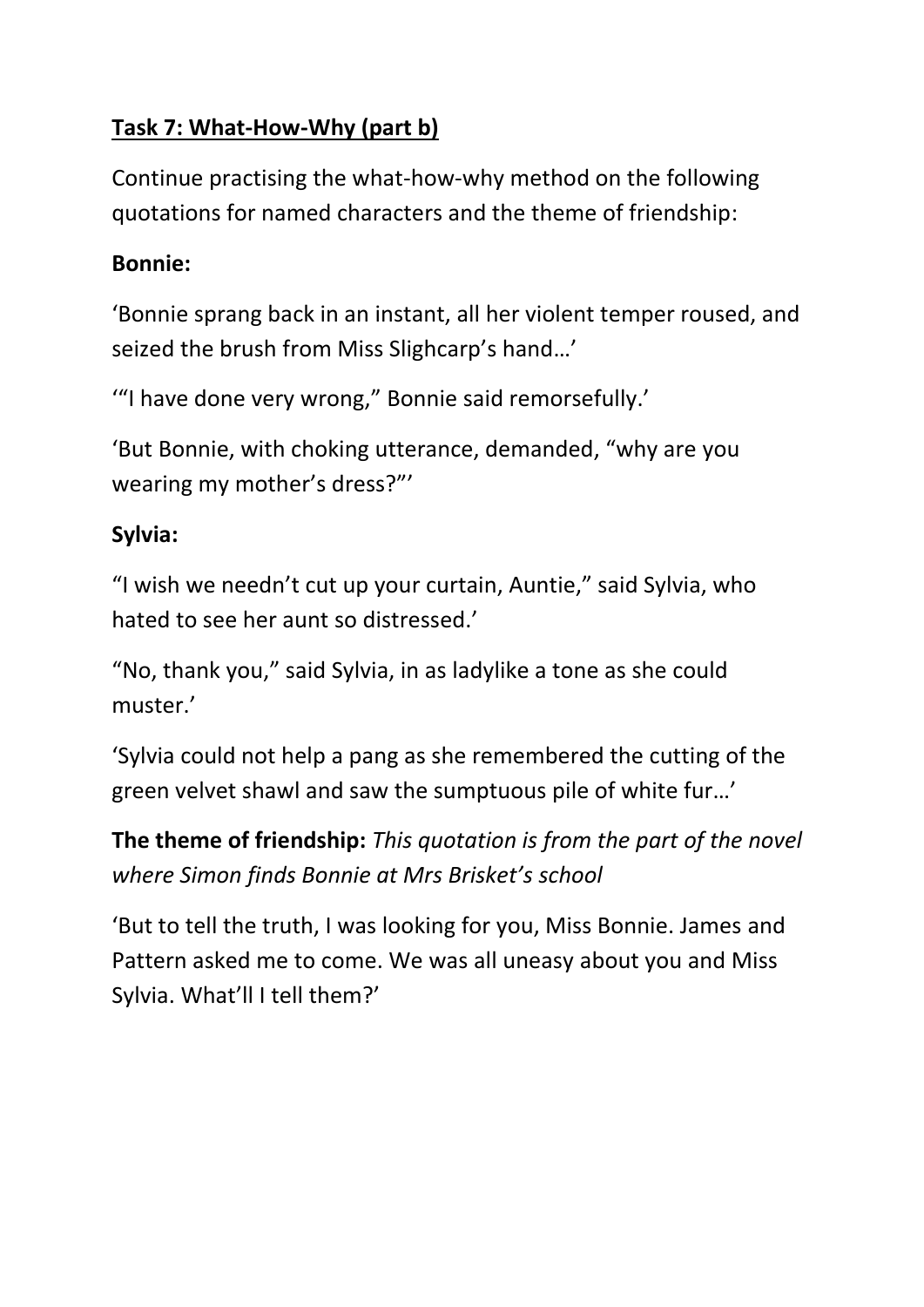#### **Task 8: Practise planning for the reading question**

In the test, you will be given an extract and a question like below:

How does Aiken present the character of Bonnie Green in *The Wolves of Willoughby Chase*?

*(18 marks)*

- You can refer to the extract in your answer
- You can also refer to other parts of the text

*This extract is taken from Chapter 1 of the novel. Bonnie is waiting for the arrival of her cousin, Sylvia Green.*

In the nursery a little girl was impatiently dancing up and down before the great window, fourteen feet high, which faced out over the park and commanded the long black expanse of road.

'Will she be here soon, Pattern? Will she?' was her continual cry.

'We shall hear soon enough, I dare say, Miss Bonnie,' was the inevitable reply from her maid, who, on hands and knees in front of the fire, was folding and goffering the frills of twenty lace petticoats.

The little girl turned again to her impatient vigil. She had climbed up on the window-seat, the better to survey the snowy park, and was jumping on its well-sprung cushions, covered in crimson satin. Each time she bounced, she nearly hit the ceiling.

'Give over, Miss Bonnie, do,' said Pattern after a while. 'Look at the dust you're raising. I can hardly see my tongs. Come sit by the fire. We shall hear soon enough when the train's due.'

**Planning:** You will need a highlighter and pen for this task

• Re-read the question. Circle or highlight what the question is asking you to do – in this case it is 'how' and 'present'. This means the question is asking you to think about 'how' the writer presents a certain character or theme. Now do the same with who or what is the focus of the question (in this case, it is Bonnie).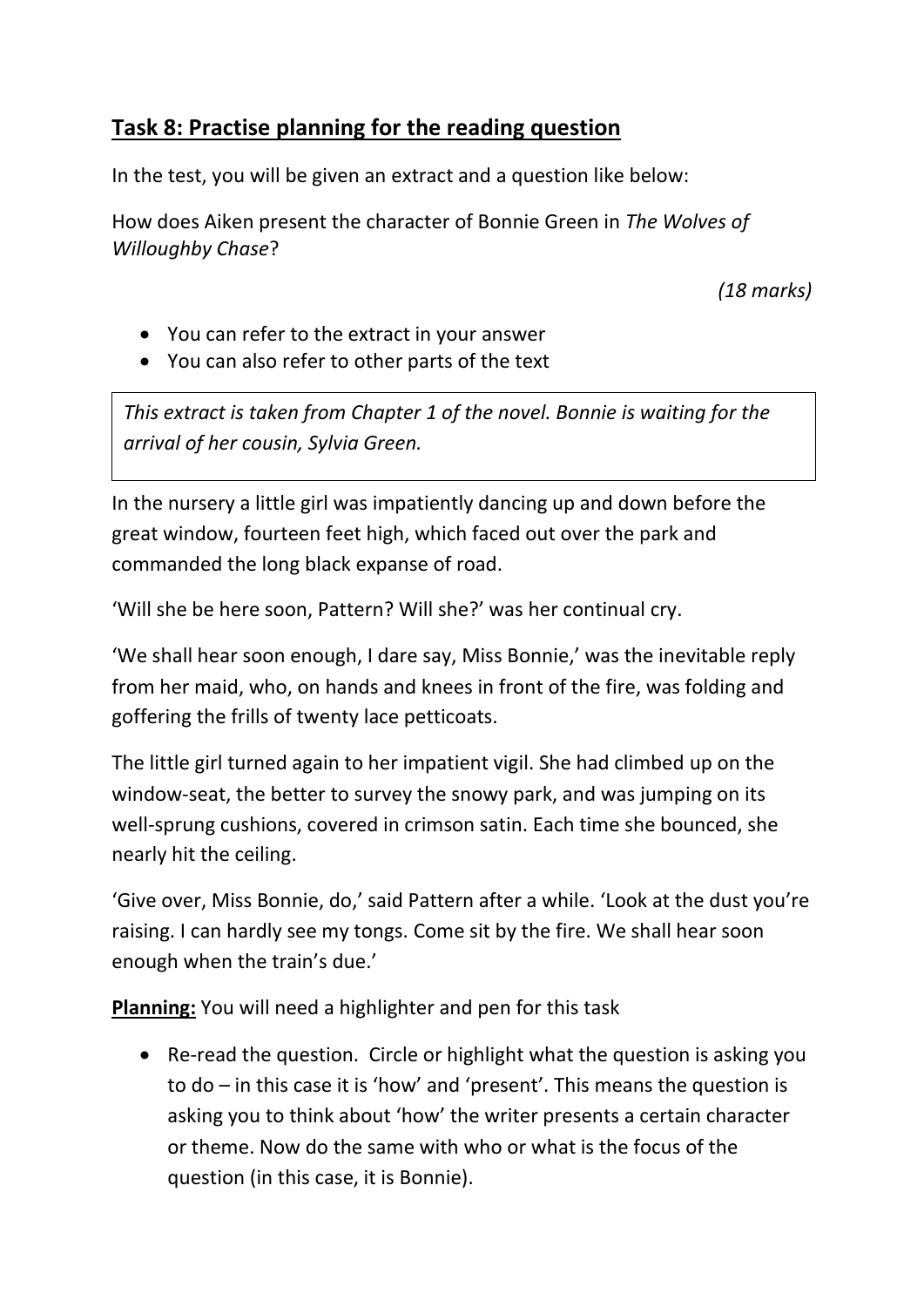- Next, sum up in your own words how Bonnie is presented in this extract. Consider the following:
	- Is she a patient or impatient character? Why is she behaving in this way?
	- Does she come from a wealthy background, perhaps spoilt, or is poor?
	- Think about the genre of the text (adventure/gothic). What clues do we have from this extract and how does that relate to Bonnie?
- Now select a minimum of three quotations from this extract and practise the What-How-Why model
- Think about other parts of the novel. Does Bonnie change/stay the same as narrative progresses? Include examples to support your idea.

#### **Spend about 10 minutes to plan before you start writing**

#### **Task 9: Practise writing an answer for the reading question**

Now that you have planned, you will need to write up your answer. There is no limit to how much you write, but you will need to make sure you:

- Include an introduction, outlining your answer to the question
- Include the best quotations from the extract to support the answer you gave in your introduction.
- Check your SPAG and make sure your answer is clear and easy to read
- Use the ambitious vocabulary you have learnt this term
- You refer to the genre, its conventions and how this character/theme adds to it
- A conclusion is written at the very end
- Most importantly, allow time to check your work and make edits to upgrade your work.

### **Give yourself no more than 30 minutes to write out your answer, and 5 minutes to proofread**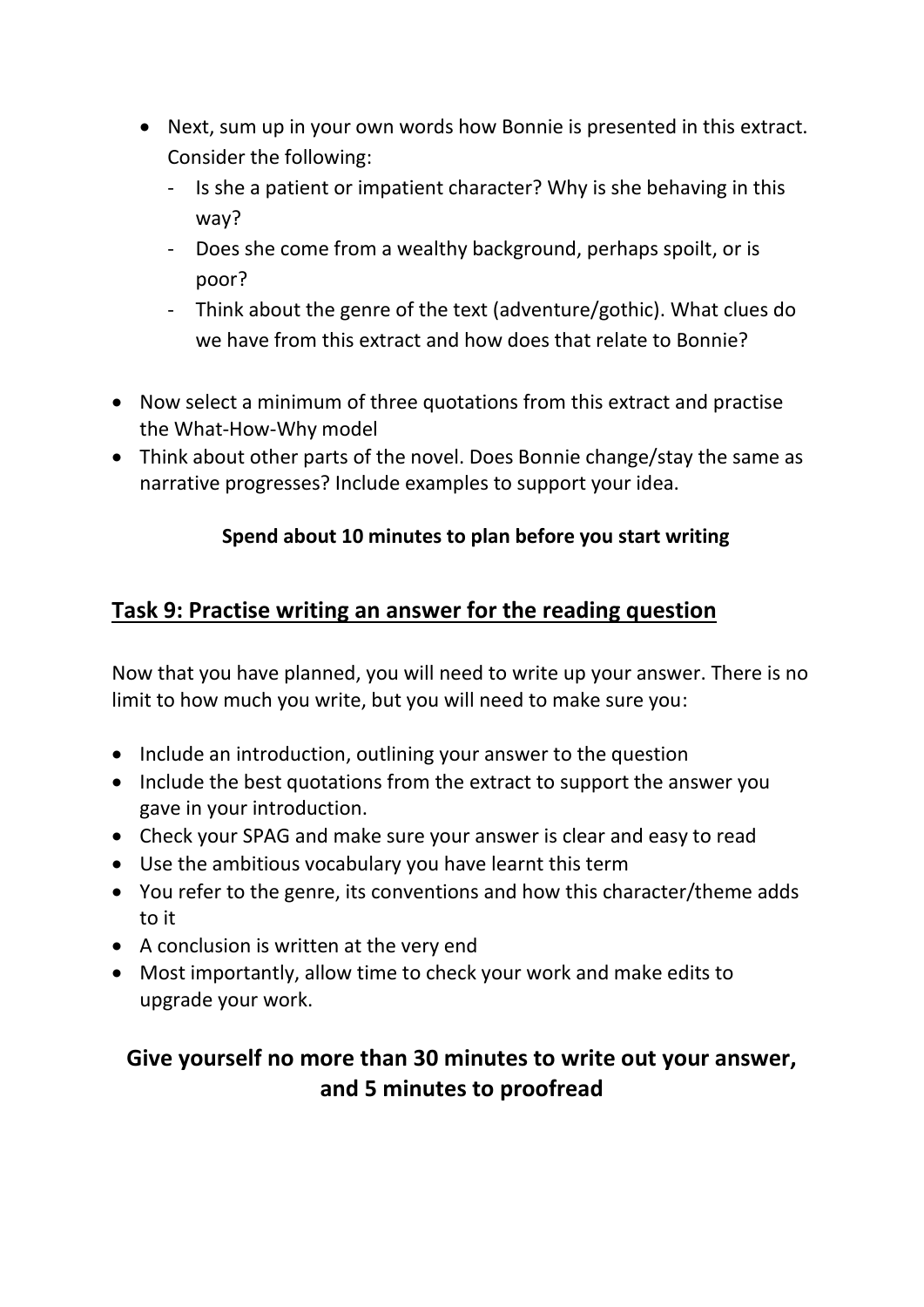# **Section B: Writing test revision**

In the test, you will be given a choice of either descriptive or narrative to complete. You must complete **only one** of these tasks; they are both worth 18 marks and you will have 45 minutes to complete it. The test will look like this:

Choose one of the following options:

2. Describe a wood

OR

3. Write a story with the title 'Forgotten'



#### **Task 1: Descriptive planning**

Let's begin practising with the **descriptive** option. This means you need to describe the image that has been provided, but you can use your imagination with this and think about what is behind certain parts of the image. Think about its past, present, and future; how has it changed over time?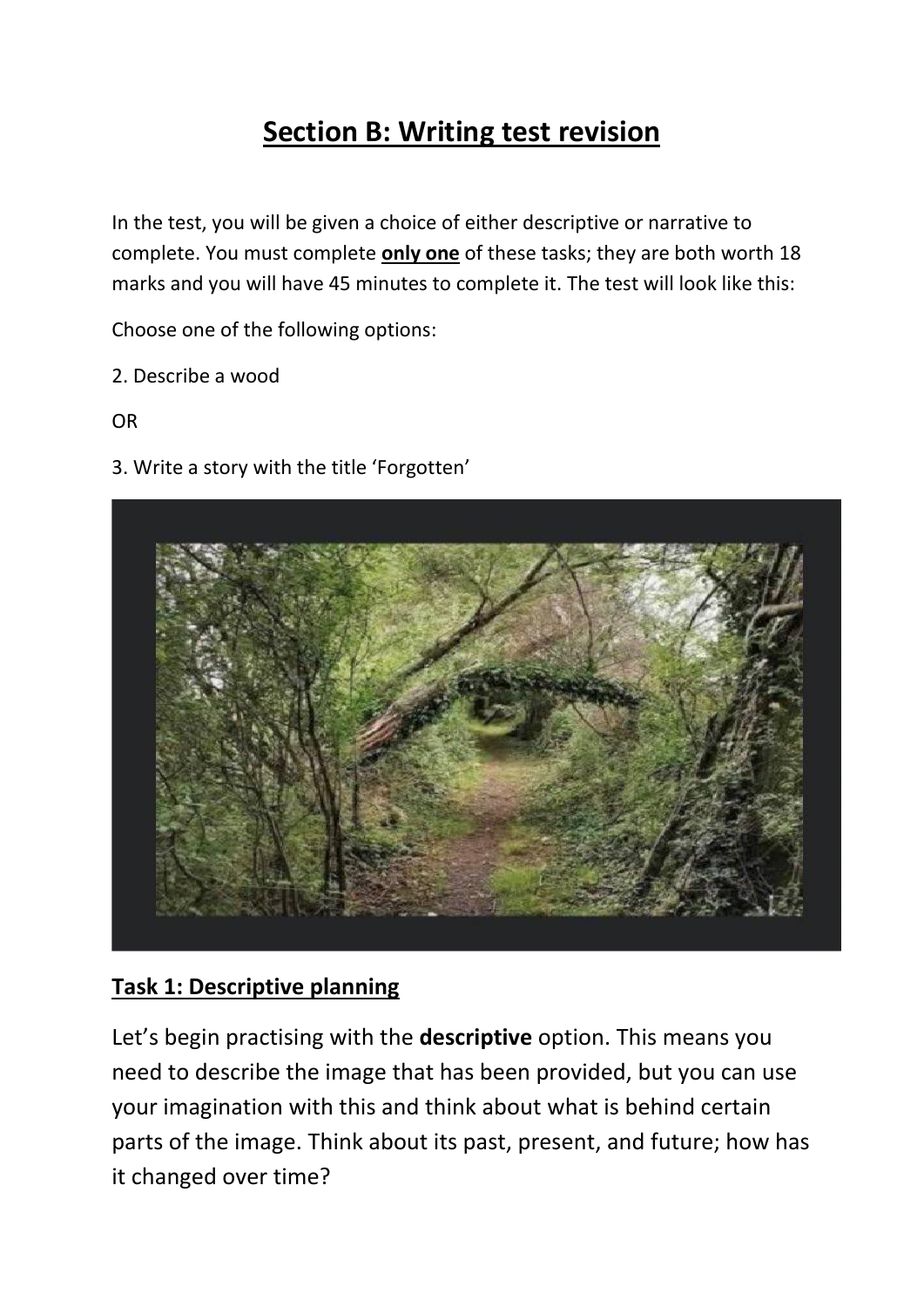Using the image provided above, create a mind map of things you could write about:



### **Task 2: Planning structure**

Before you begin writing your description of the image, it is a good idea to think about the order of what you want to write about. Looking at your mind map, number your ideas in the order you are going to write about. Here is an example:

- 1) Start with the weather  $-$  it is a dry, humid day that makes it hard to breath *(pathetic fallacy)*?
- 2) The feeling of the leaves that brush your arms as you walk by. The smell of the bark and the smoke overhead and seeing a squirrel shot up a tree *(sensory language).*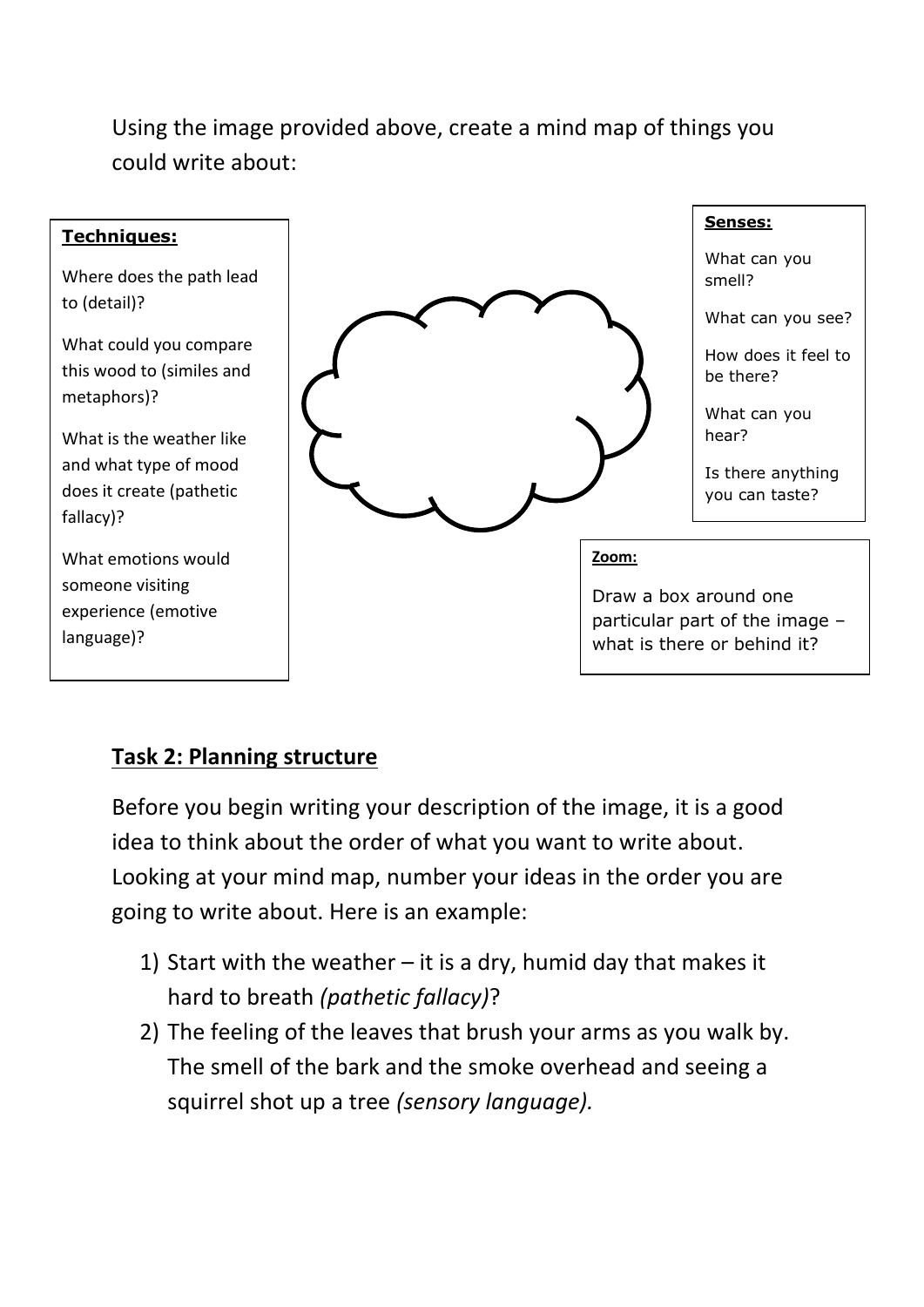- 3) Zoom in on the bending tree describe the sounds it makes/made when it hunched over in pain (*onomatopoeia/personification).*
- 4) 'It wasn't always like this.' Flashback to the past when the wood had lots of visitors in the summer, compare it to a packed beach *(similes*) and write about the isolation and loneliness felt by any visitors now *(metaphors).*
- 5) Flashforward to what it will be like one year from now. The 'eye' of the wood will continue watching, hopefully, for more visitors to arrive *(personification).*

Once you know what order you are going to write up the points from your mind-map, you are ready to start writing. Give yourself about 30 minutes to do this.

## **Task 3: Upgrading vocabulary and writing techniques**

It is important that you show off your writing skills in the test; do not hold back from experimenting with techniques and new words you may have learnt from your Bedrock homework or from your English lessons. Looking at your work, using a green pen this time, identify and amend your work to include:

- Adverbs, adjectives and verbs
- Repetition
- Similes and metaphors
- Emotive language
- Onomatopoeia
- Repetition
- Pathetic fallacy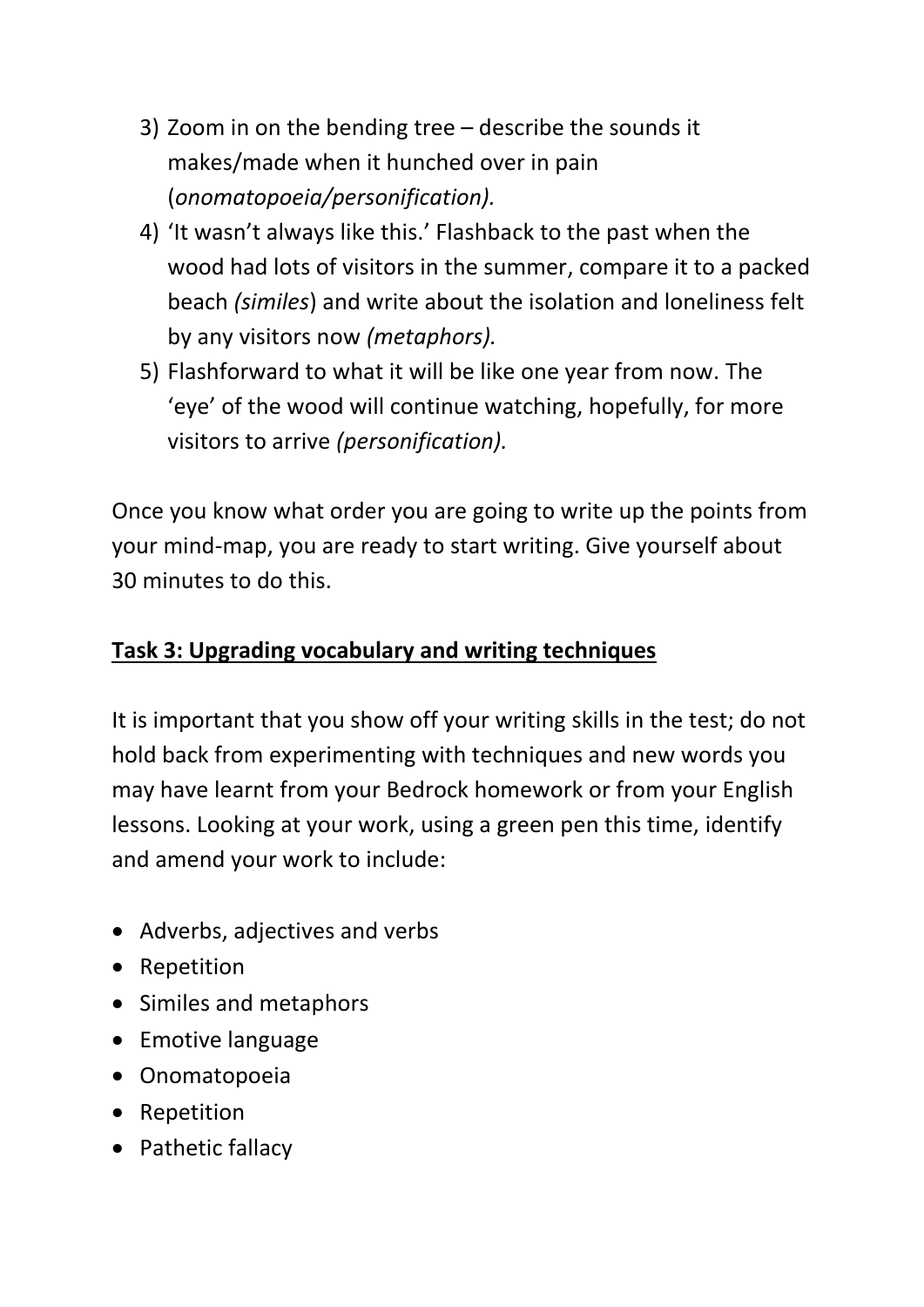## **Task 4: Spelling, punctation and grammar (SPaG)**

As you know, SPaG is an important part of all English work. It is good to use a range of punctuation and to be consistent with your spelling and grammar. To score a higher mark in the test, you will also need to use a range of sentence types too. Like task 3, with green pen again, go through your work and identify and amend your work to include:

- A sentence that starts with an adverb
- A one-word sentence
- A sentence which has at least two adjectives
- A list using a colon
- A mixture of simple, compound, and complex sentences
- Correct use of a semi-colon, commas, an exclamation mark/question mark
- Paragraphs (remember to use TiPToP)
- Check that full-stops and capital letters have been used correctly

# **Task 5: Redrafting and editing**

In the test you will not have time to redraft the answer in its entirety. However, now that you have made several amendments, redraft your work. Once completed, answer the following questions:

- What improvements have you noticed?
- What did you find easy?
- What did you find hard?
- What part of the writing test do you need to practise more?
- How are you going to prepare for this?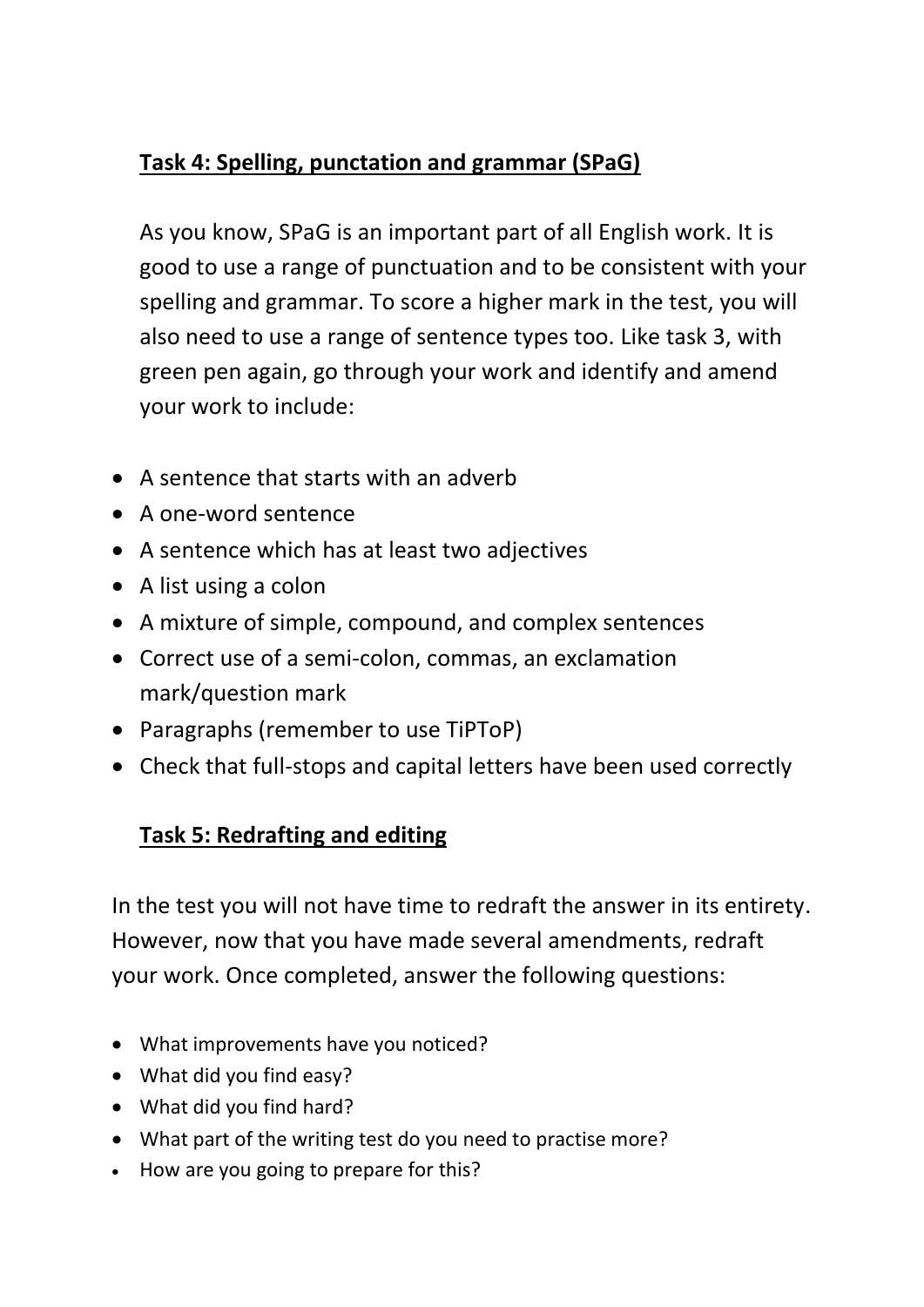## **Task 6: Developing character and setting**

The other option for the writing test is to write a short story, and from this example question the title you have been given is 'Forgotten'. You will need to decide very quickly about the characters you are going to include and where the story takes place (setting). It would be ideal to write about characters you could describe easily (like a neighbour, an old schoolteacher, an old friend) rather than try to create characters you don't really know much about. In no more than five minutes, decide on the following:

- 1) Who are your characters? A brief background profile for each (such as age, profession, physical appearance, likes/dislikes)
- 2) There needs to be tension in your story and a moment of climax: what fall out or issue will arise and how?
- 3) How is your story going to be connected to the title 'Forgotten'? Is it someone or something that has been lost? You decide.

Do NOT copy storylines or characters from books or films! You will not score any marks for doing this; the story needs to be original.

### **Give yourself about 5 minutes to plan the characters.**

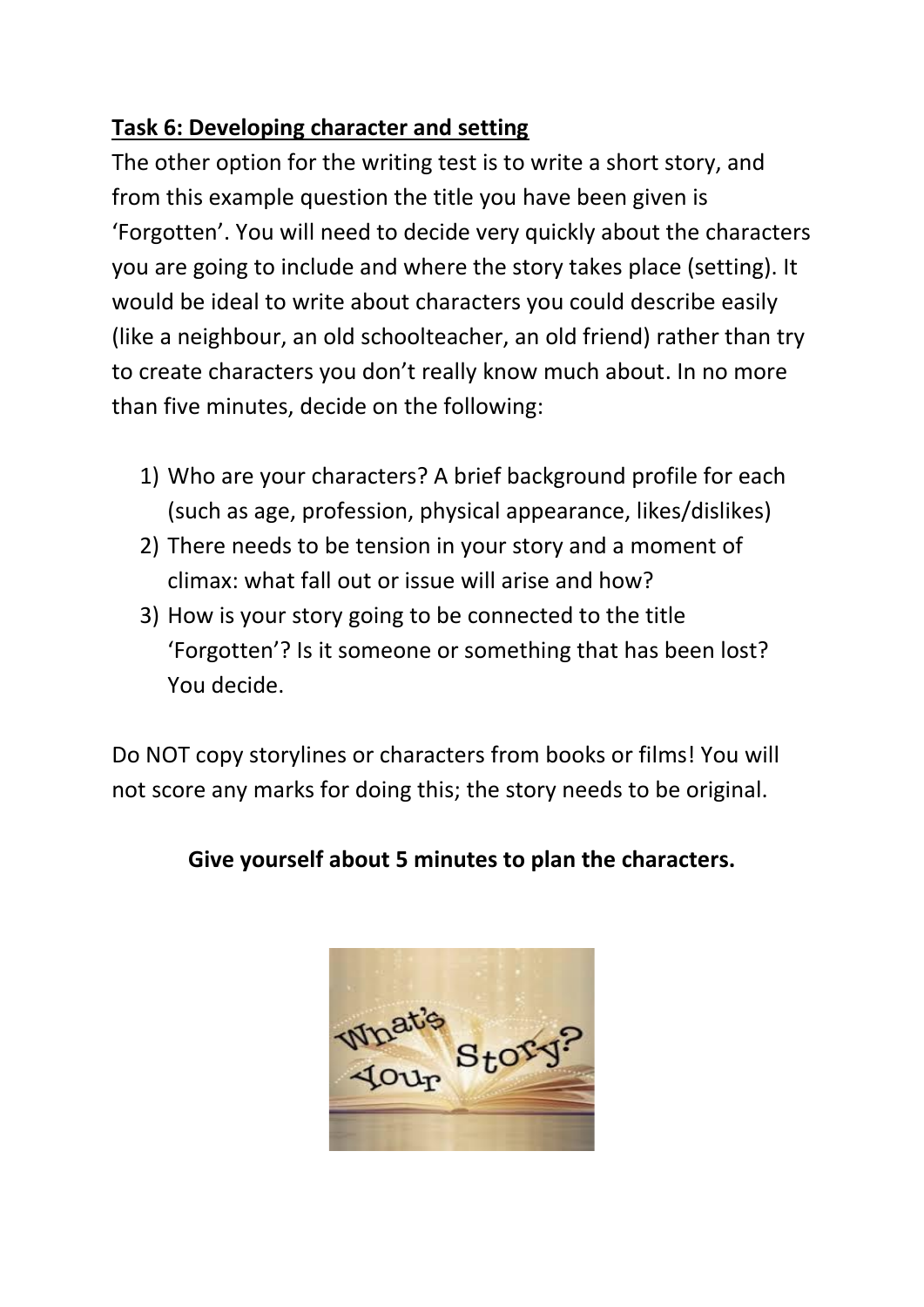### **Task 7: Narrative planning**

A story needs to have a clear beginning, middle and end. With this title, and using Freytag's narrative structure, map out what you are going to include in your story:



- **1. Exposition** this is the setting/ start of your story. What background information do you need to include here?
	- Where does your story take place?
	- Who are the key characters?
	- How are you going to hook your reader? What interesting or puzzling start could you begin with?
- **2. Rising action** this is the part of the story where something interesting happens.
	- What has changed from the start?
	- Are there any new characters which have been introduced and why?
	- What problem has started to emerge for your main character?
- **3. Climax** this is the part of the story with the most tension, it should be full of drama and make your reader feel suspense!
	- Building tension is all about withholding and delaying any outcome or light relief. Focus on the concern and feeling